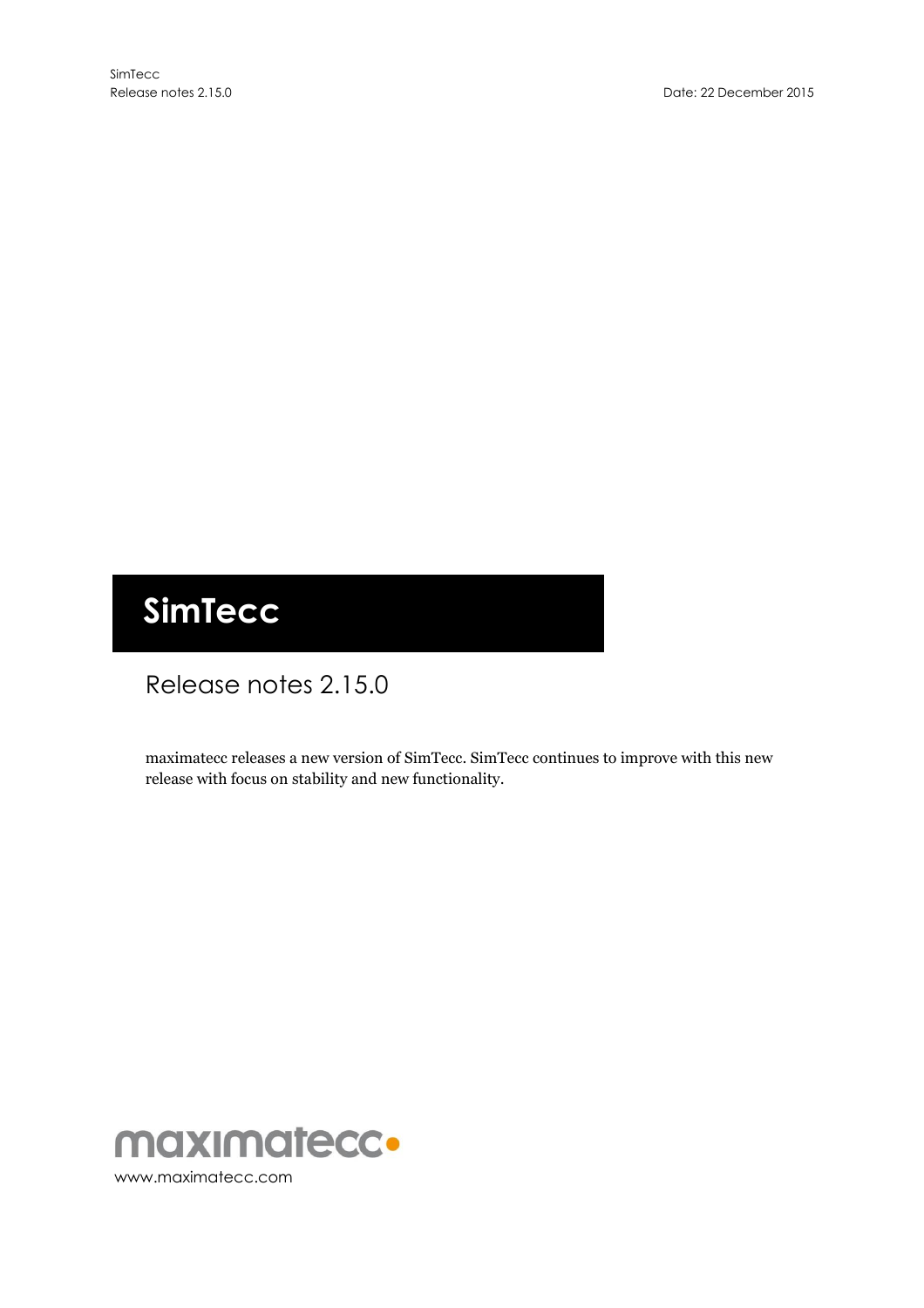# **Change notification**

maximatecc is releasing a new version of SimTecc including Kvaser Can Interface, SimSocket Wireshark integration tool and some bug fixes.

Two installers are available, one for the x86 platform and one for the x64 platform. The x86 version may not be installed on the x64 platform and vice versa. Apart from the addition of x64 support for some of the SimTecc components in the x64 version both versions are the same.

# **Licensing**

The new version of SimTecc will not require a new license. When installing the new version of SimTecc the old license registered on the computer will be discovered. With the introduction of two license levels an old license, before version 2.7.0, is equal to the new Developer license which has no limitations.

If you don't have a valid license for SimTecc, install the new version and follow the instructions in documentation to request a license.

## **1. Release history**

#### **1.1. SimTecc 2.15.0**

2015-12-22, Erik Jonsson, maximatecc

1.1.1. About this release

### **New possibilities**

With the release of SimTecc 2.15.0 there are a couple of new features:

- SimCan now supports Kvaser USB adapters and can be chosen in SimCanConfigurator.
- The SimCanConfigurator inteface for IXXAT adapters have been updated to a more descriptive interface. The names and the available channels are now presented in the configurator.
- Wireshark integration tools have been added. It allows monitoring of SimSockets via Wireshark. A configuration and launcher tool is added from which the integration can be configured and launched.
- SimSocket Configurator have been updated with the possibility to choose whether the SockSocket bridge shall run in silent mode in the background or as a Console Window.
- SimSocket now has configurable buffersizes which can be set in the configurator tool.



**maximatecc** P.O. Box 83 • SE-822 22 Alfta • Sweden Phone: +46 271 75 76 00• info@maximatecc.com • www.maximatecc.com